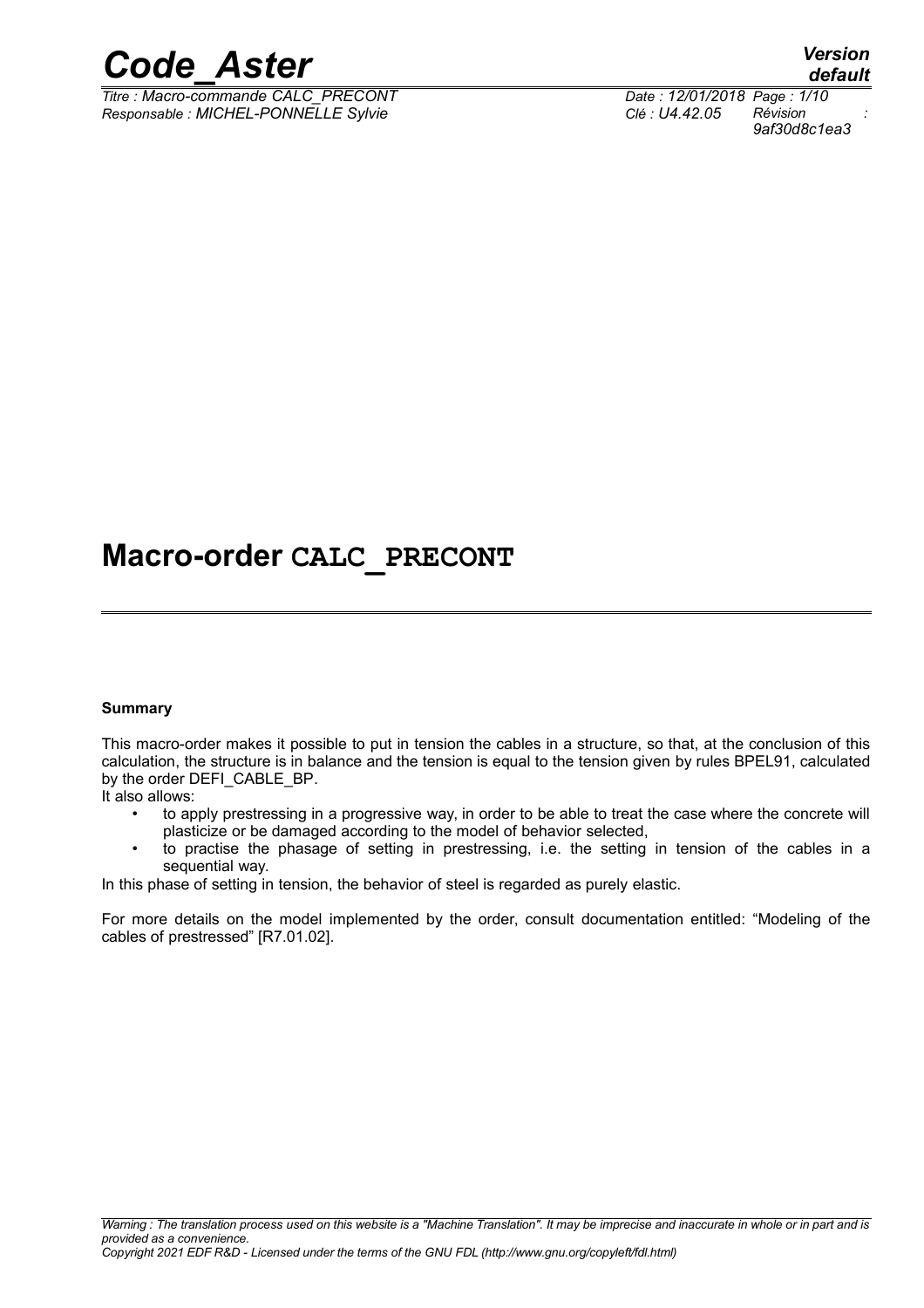*Titre : Macro-commande CALC\_PRECONT Date : 12/01/2018 Page : 2/10 Responsable : MICHEL-PONNELLE Sylvie Clé : U4.42.05 Révision :*

*9af30d8c1ea3*

# **1 Syntax**

|  |  |  |  | statnl [evol noli] = CALC PRECONT |  |
|--|--|--|--|-----------------------------------|--|
|  |  |  |  |                                   |  |

| $\overline{\mathcal{L}}$ | $\Diamond$<br>٠ | $=$<br>reuse<br>MODEL<br>$=$<br>CHAM MATER<br>$=$<br>CARA ELEM<br>$=$ | $Mo$ ,       |             | statnl,<br>chmat<br>carac | $\overline{ }$                       |            | [model]<br>[cham mater]<br>[cara elem] |
|--------------------------|-----------------|-----------------------------------------------------------------------|--------------|-------------|---------------------------|--------------------------------------|------------|----------------------------------------|
|                          |                 | EXCIT                                                                 |              |             |                           | $=$ (F ( $\bullet$ LOAD = chi        | $\sqrt{2}$ | / [char meca]<br>[char cine meca]      |
|                          |                 | BEHAVIOR<br>INCREMENT = $F$ (                                         | $),$ , $)$ , | $=$ (       |                           | to see the document [U4.51.11]       | $\lambda$  |                                        |
|                          |                 | LIST INST<br>٠<br>♦<br>INST INIT                                      |              | $=$         |                           | $=$ /litpsr8,<br>/litps,<br>instini, |            | [liststr8]<br>[list inst]<br>[R]       |
|                          |                 | ♦<br>INST FIN<br>♦<br>PRECISION                                       |              | $=$         |                           | instfin,<br>$= /1.0E-6,$<br>/prec,   |            | [R]<br>[DEFECT]<br>$[R]1$              |
|                          |                 | CABLE BP                                                              |              | $=$         |                           | cabl pr,                             |            | [cable precont]                        |
|                          | $\Diamond$      | CABLE BP INACTIF                                                      |              | $=$         |                           | cabl_pr,                             |            | [cable precont]                        |
|                          | ♦               | ETAT INIT                                                             |              | $=$         | $\left($                  | to see the document [U4.51.03]       |            | $\,$ ,                                 |
|                          | $\Diamond$      | METHOD                                                                | $=$          | $\sqrt{2}$  | $\sqrt{2}$                | NEWTON,<br>IMPLEX,                   |            | [DEFECT]                               |
|                          |                 | ♦<br>NEWTON                                                           |              | $=$         | $\left($                  | to see the document [U4.51.03]       |            | $\lambda$ .                            |
|                          | ♦               | RECH LINEAIRE                                                         |              | $=$         | $\left($                  | to see the document [U4.51.03]       |            | $\lambda$ ,                            |
|                          | ♦               | SOLVEUR                                                               |              | $=$         | $\left($                  | to see the document [U4.50.01]       |            | $\lambda$ .                            |
|                          | ♦               | CONVERGENCE                                                           |              | $=$         | $\left($                  | to see the document [U4.51.03]       |            | $\,$ ,                                 |
|                          | ♦               | FILING                                                                | $=$          | $\sqrt{2}$  |                           | to see the document $[U4.51.03]$ ),  |            |                                        |
|                          | ♦               | ENERGY                                                                |              | $=$ $F$ (), |                           |                                      |            |                                        |
|                          | ♦               | INFORMATION                                                           |              |             | $\sqrt{2}$                | $=$ /<br>1,<br>2,                    |            | [DEFECT]                               |
|                          | ♦<br>$)$ ,      | TITLE                                                                 |              |             | tx                        |                                      |            | KN                                     |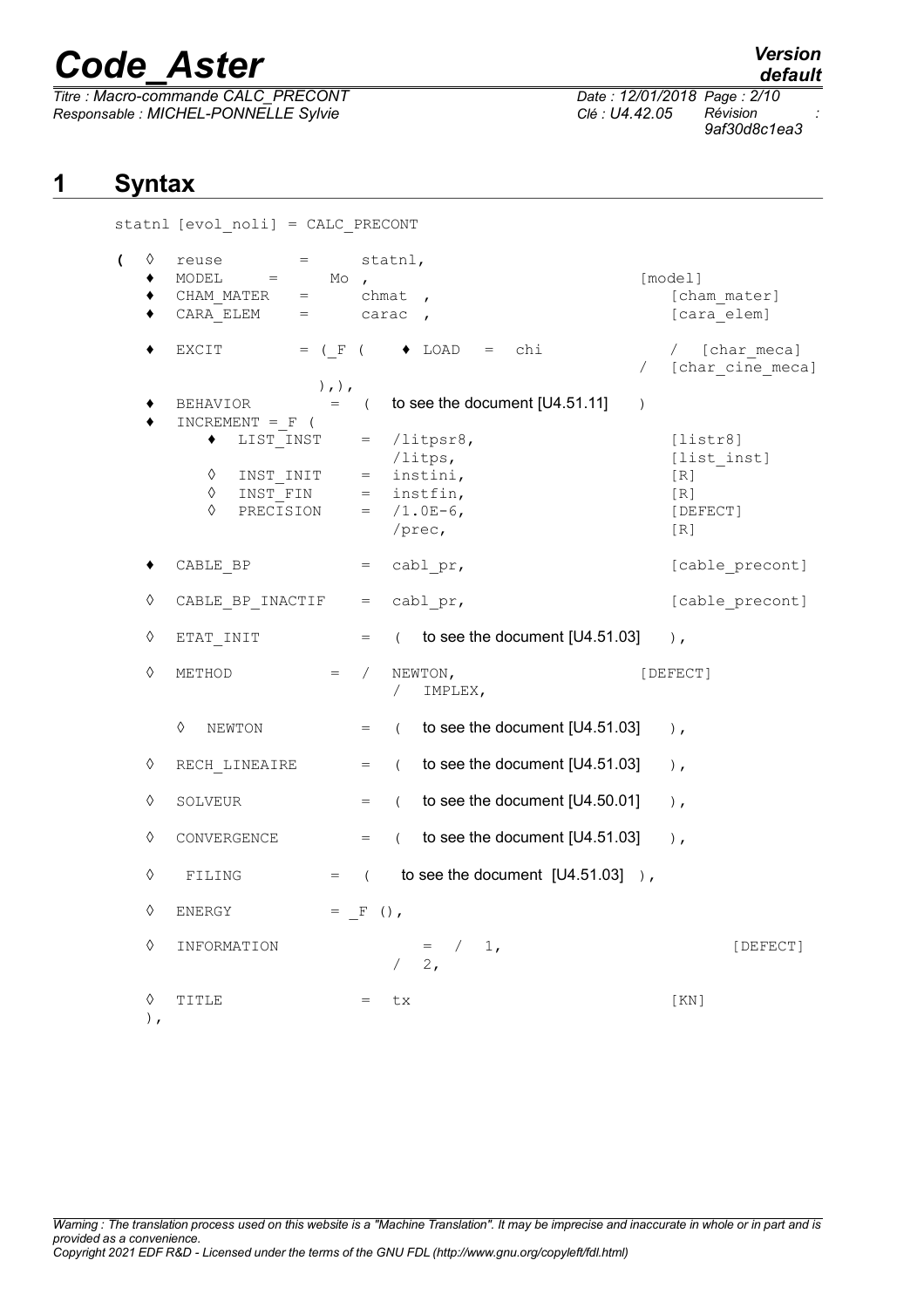*Titre : Macro-commande CALC\_PRECONT Date : 12/01/2018 Page : 3/10 Responsable : MICHEL-PONNELLE Sylvie Clé : U4.42.05 Révision :*

*9af30d8c1ea3*

# **2 Operands**

#### **2.1 Opérandes MODEL / CHAM\_MATER / CARA\_ELEM**

 $MODEL = Mo$ 

Name of the model whose elements are the object of mechanical calculation.

 $\triangleleft$  CHAM MATER = chmat

Name of the affected material field on the grid. Attention, all the meshs of the model must be associated with a material.

♦ CARA\_ELEM = carac

Name of the characteristics of the elements of hull, beam, pipe, bars, affected cable and discrete elements on model Mo.

#### **2.2 Keyword EXCIT**

 $EXCIT =$ 

This keyword factor makes it possible to describe with each occurrence a load. It is necessary to provide the boundary conditions for the structure, possibly of the instantaneous loadings like gravity as well as the connections kinematics related to the cables having already been put in tension by a preceding call to CALC\_PRECONT. To in no case, one should not include the loading of () the cable (S) which one wants to put in tension by the call to this macro-order, nor loadings related to (X) the cable (S) declared (S) inactive (S).

#### **2.2.1 Operands LOAD**

 $\bullet$  LOAD =  $CH_T$ 

 $\mathtt{CH}_{\mathcal{I}}$  ESt the mechanical loading specified with  $|i|$  <sup>ème</sup> occurrence of  $\mathtt{EXCIT}.$ 

#### **2.3 Keyword BEHAVIOR**

The syntax of this keyword common to the order STAT NON LINE is described in the document [U4.51.11].

#### **2.4 Keyword INCREMENT**

 $INCREMENT =$ 

Defines the time intervals taken in the incremental method.

#### **2.4.1 Operands LIST\_INST**

- **♦** LIST\_INST = /litpsr8, [listr8] /litps, [list\_inst]
- **♦** If LIST\_INST = litpsr8 [listr8]

The moments of calculation are those defined in the concept litpsr8 by the operator DEFI LIST REEL [U4.34.01].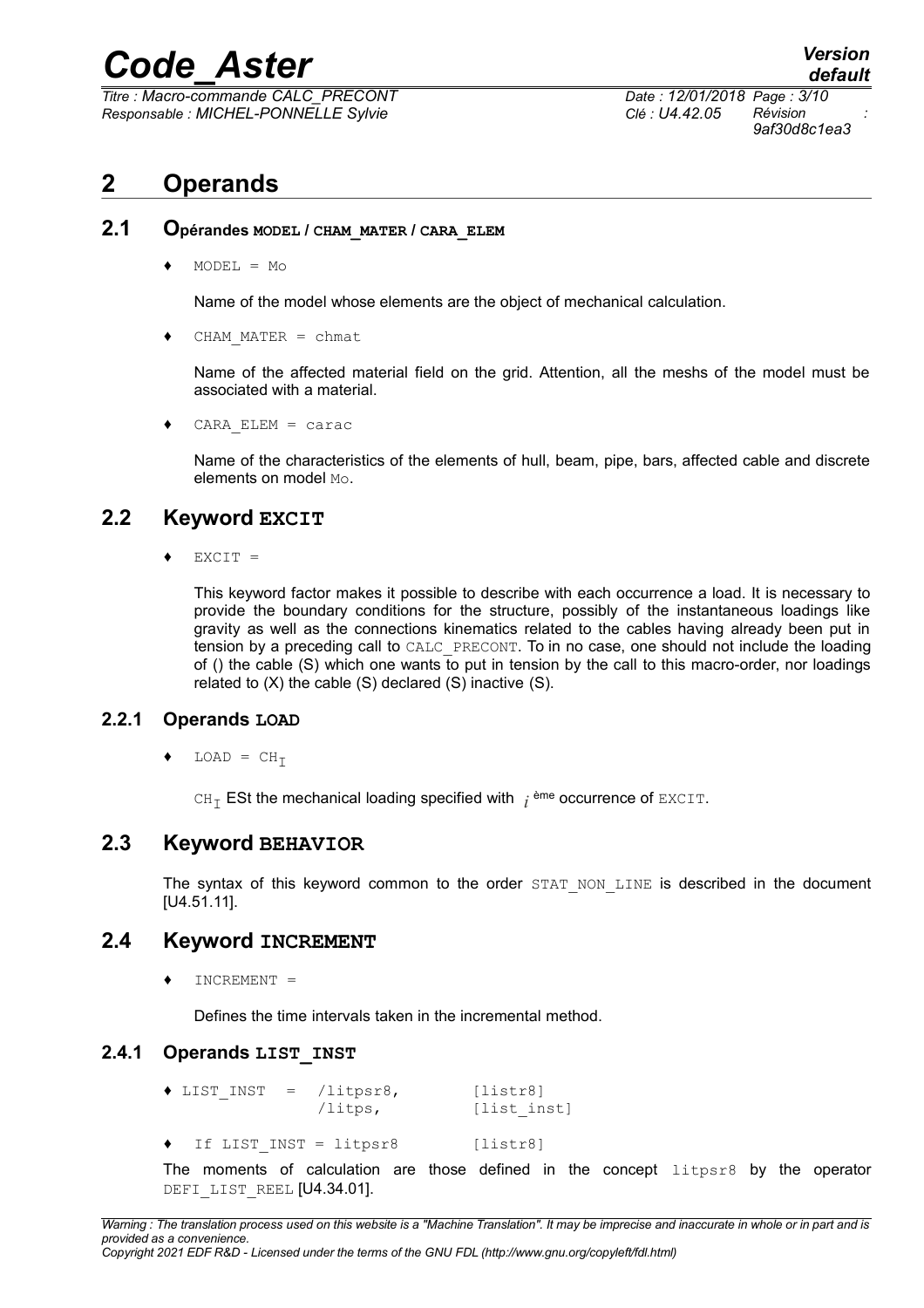*Titre : Macro-commande CALC\_PRECONT Date : 12/01/2018 Page : 4/10 Responsable : MICHEL-PONNELLE Sylvie Clé : U4.42.05 Révision :*

*default 9af30d8c1ea3*

The moments of calculation are those defined in the concept litps by the operator DEFI LIST INST [U4.34.03].

**Notice** :

*In the case of adherent cables (ADHERENT=' OUI' in DEFI\_CABLE\_BP), même if calculation is carried out with several steps of time, only the last step of time is stored in the concept result.* 

*During the process of setting in tension of the cables, moments are generated automatically besides those provided by the user. It is thus completely normal to see to appear in the file of message of calculations with STAT\_NON\_LINE at moments that the user did not specify. These moments are also stored in the concept result.*

#### **2.4.2 Operands INST\_INIT/INST\_FIN**

◊ INST\_INIT = instini

The initial moment of the calculation (which thus (Re) is not calculated) must be indicated by its value.

If this initial moment is not specified, the defect is calculated in the following way:

- if an initial state is specified (operand  $ETATINT$ ) and if it defines one corresponding moment (by EVOL\_NOLI or INST\_ETAT\_INIT) then the initial moment is that defined by the initial state,
- if there is no initial state or that it does not define a moment corresponding (the fields are given in ETAT INIT without specifying INST ETAT INIT), then one takes the first moment of the list of moments litps (NUME INST INIT =0).
- ◊ INST\_FIN = instfin

The final moment (last calculated step) is indicated same manner as the initial moment, except that it is not not possible to refer to the moment of the initial state.

#### **2.4.3 Operand PRECISION**

 $PRECISION = prec$ 

#### **2.5 Keyword CABLE\_BP**

♦ CABLE\_BP = cabl\_pr

It is a question here of providing a list of the concepts of the type cabl precont products by the operator DEFI\_CABLE\_BP [U4.42.04]. All the cables concerned will be tended at the conclusion of this calculation.

#### **2.6 Keyword CABLE\_BP\_INACTIF**

◊ CABLE\_BP\_INACTIF = cabl\_pr

It is a question here of providing a list of the concepts of the type cabl precont products by the operator DEFI\_CABLE\_BP [U4.42.04]. The macro-order is given the responsibility to generate the connections kinematics dependentS with these inactive cables, and does not take into account the rigidity of these cables.

#### **2.7 Keyword METHOD**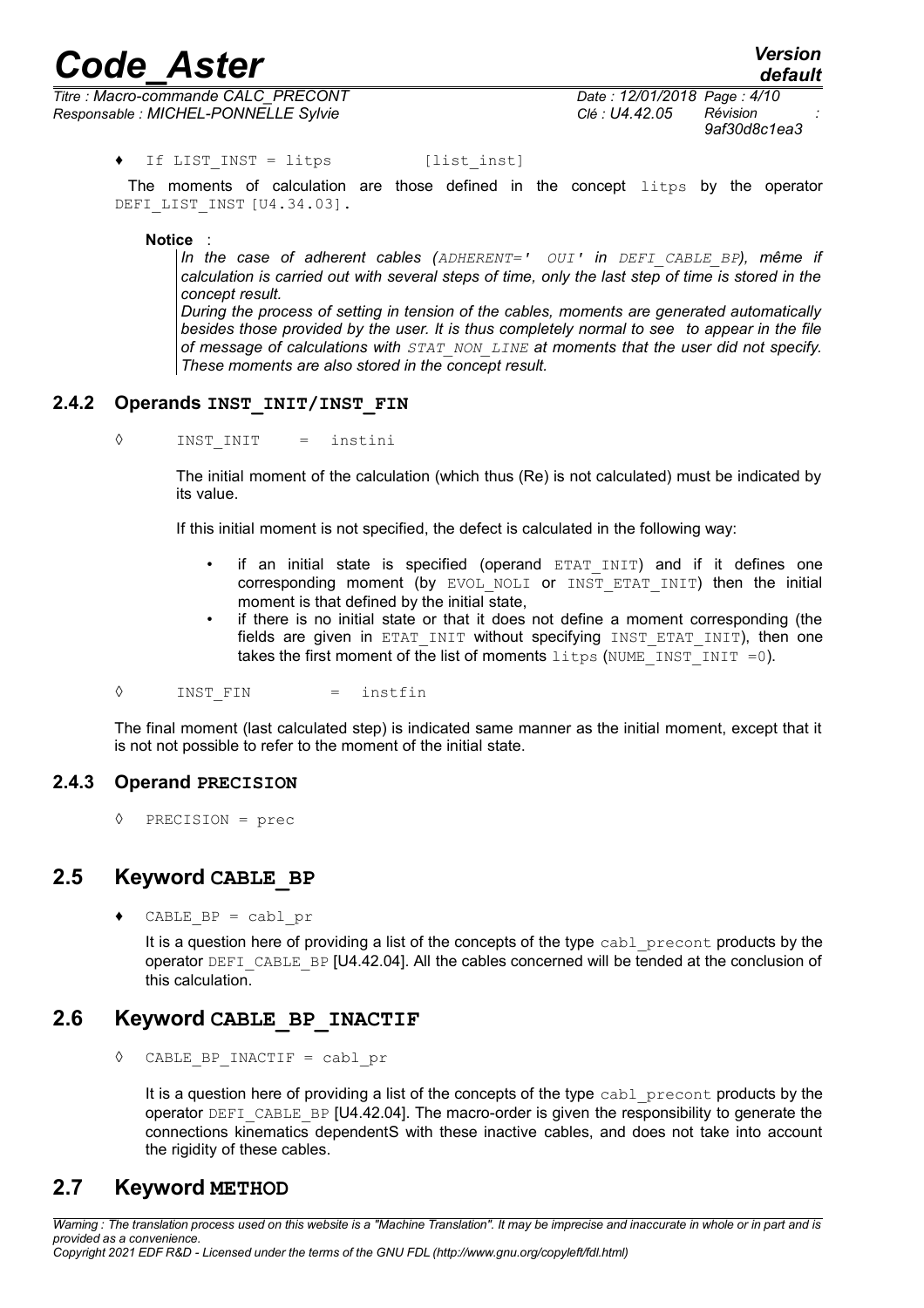*Titre : Macro-commande CALC\_PRECONT Date : 12/01/2018 Page : 5/10 9af30d8c1ea3*

◊ METHOD = /NEWTON , [DEFECT] /IMPLEX,

This keyword makes it possible to define the method of resolution of the problem. By default, it is the exact iterative method of Newton which is used. If the user wishes it, it can use the robust method MayS approximate **IMPLEX**.

#### **2.8 Keyword NEWTON**

The syntax of this keyword common to the order STAT\_NON\_LINE is described in the document [U4.51.03]. It is usable only if the required method is NEWTON.

## **2.9 Keyword ETAT\_INIT**

The syntax of this keyword common to the order STAT NON LINE is described in the document [U4.51.03].

## **2.10 Keyword RECH\_LINEAIRE**

The syntax of this keyword common to the order STAT NON LINE is described in the document [U4.51.03].

## **2.11 Keyword SOLVEUR**

The syntax of this keyword common to several orders is described in the document [U4.50.01].

## **2.12 Keyword CONVERGENCE**

The syntax of this keyword common to the order STAT NON LINE is described in the document [U4.51.03].

## **2.13 Keyword FILING**

The syntax of this keyword common to the order STAT NON LINE is described in the document [U4.51.03].

## **2.14 Keyword ENERGY**

This keyword makes it possible to activate the calculation of the assessment of energy and its posting during the calculation of the stages of setting in prestressed concrete and swing of the external efforts in interior efforts (see the document [R4.09.01]).

This assessment is stored in the table of name PARA\_CALC from where it can be extracted using the order RECU\_TABLE [U4.71.02]. The assessment at the last moment corresponds only to the assessment of energy of the stage of the swing of the external efforts in interior efforts. As mentioned in Doc. [R7.01, 02] this stage is a digital artifice being used to make it possible to continue calculation thereafter and thus the assessment of energy is negligible there. The assessment of energy at the conclusion of the phase of prestressing is that observed at the previous moment.

# **2.15 Operand INFORMATION**

The syntax of this keyword common to the order STAT NON LINE is described in the document [U4.51.03].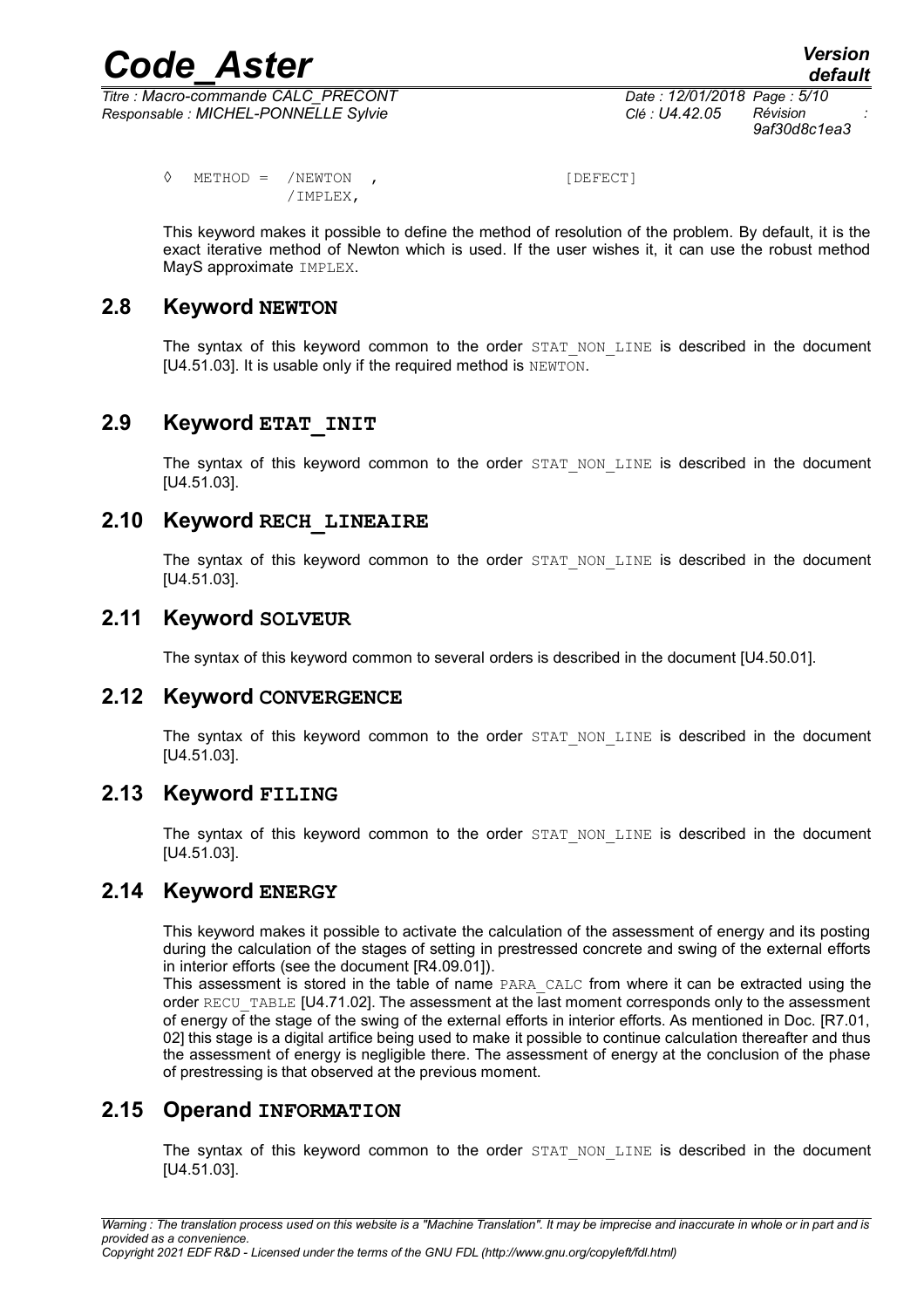*Titre : Macro-commande CALC\_PRECONT Date : 12/01/2018 Page : 6/10 Responsable : MICHEL-PONNELLE Sylvie Clé : U4.42.05 Révision :*

# *9af30d8c1ea3*

## **2.16 Operand TITLE**

◊ TITLE = tx

 $tx$  is the title of calculation. It will be printed at the top of the results. See [U4.03.01].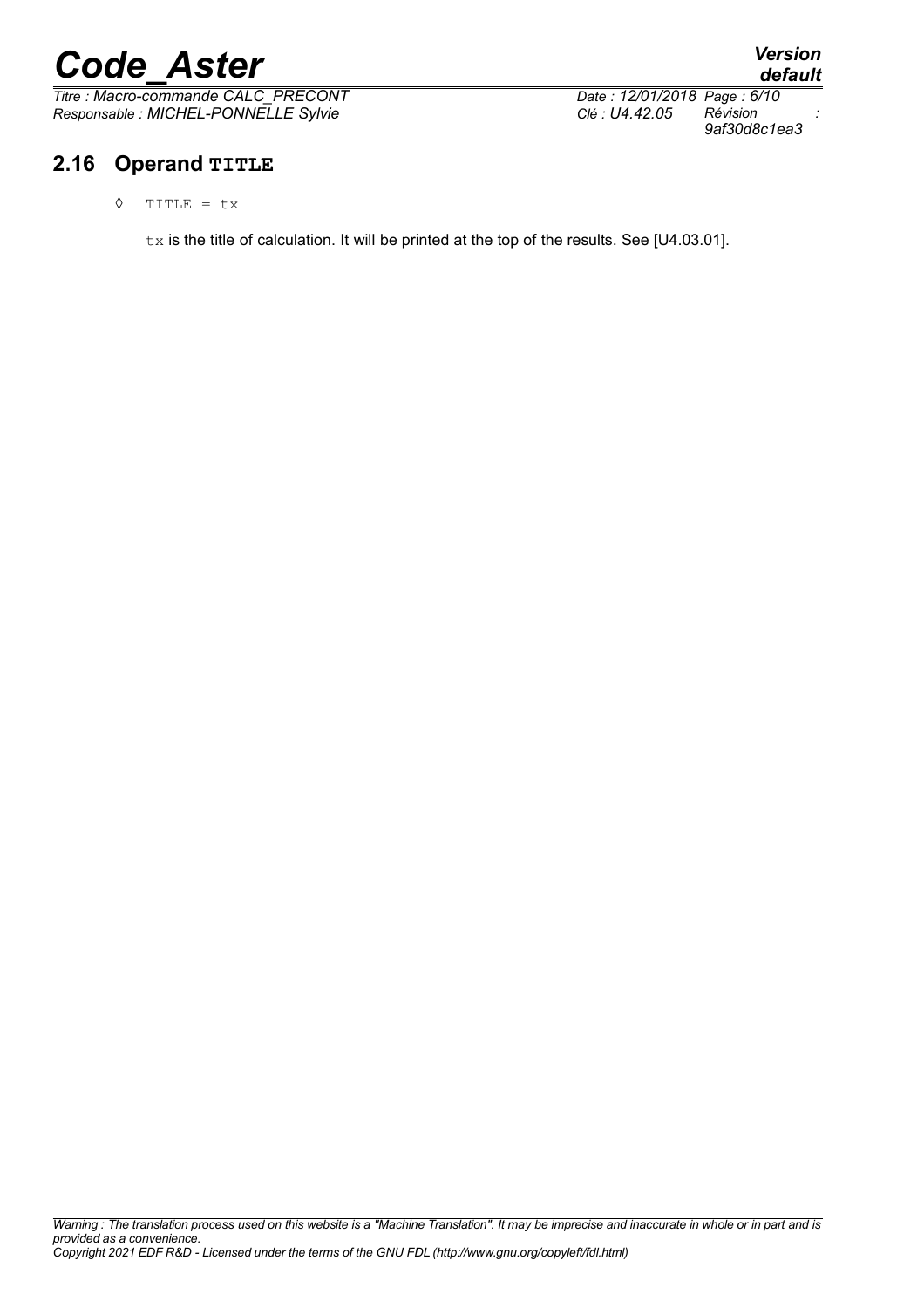*Titre : Macro-commande CALC\_PRECONT Date : 12/01/2018 Page : 7/10 Responsable : MICHEL-PONNELLE Sylvie Clé : U4.42.05 Révision :*

*9af30d8c1ea3*

## **3 Example**

One details here the principal stages of a structural analysis containing of the cables of prestressed (CAS-test SSNV164)

#### **3.1 Before using the macro-order**

#### • **Definition of the cables**

*In the event of setting in not-simultaneous tension of all the cables, it is necessary to make (at least) as much DEFI\_CABLE\_BP that stages of loading.*

```
CAB_BP1=DEFI_CABLE_BP (MODELE=MO,
                       CHAM_MATER=CMAT,
                       CARA_ELEM=CE,
                      GROUP_MA_BETON=' VOLTOT',
                      DEFI CABLE= ( F (GROUP MA=' CAB1',
                                      GROUP NO ANCRAGE= ('PC1D', 'PC1F',),
                                      TYPE ANCRAGE= ('ACTIVE', 'PASSIVE',),),
                                   F (GROUP_MA=' CAB2',
                                      GROUP NO ANCRAGE= ('PC2D', 'PC2F',),
                                                     TYPE_ANCRAGE= ('ACTIVE',
'PASSIVE',(),(),TENSION INIT=3.750000E6,
                      RECUL ANCRAGE=0.001,)
CAB_BP3=DEFI_CABLE_BP (MODELE=MO,
                        CHAM_MATER=CMAT,
                        CARA_ELEM=CE,
                        GROUP_MA_BETON=' VOLTOT',
                       DEFI\overline{C}ABLE= (F (GROUP MA=' CAB3',
                                       GROUP NO ANCRAGE= ('PC3D', 'PC3F',),
                                                     TYPE ANCRAGE= ('ACTIVE',
'PASSIVE',,,,,
                                     _F (GROUP_MA=' CAB4',
                                       GROUP NO ANCRAGE= ('PC4D', 'PC4F',),
                                                     TYPE ANCRAGE= ('ACTIVE',
'PASSIVE',),),TENSION INIT=3.750000E6,
                       RECUL ANCRAGE=0.001,)
CAB_BP5=DEFI_CABLE_BP (MODELE=MO,
                       CHAM_MATER=CMAT,
                       CARA_ELEM=CE,
                       GROUP_MA_BETON=' VOLTOT',
                      DEFI<sup>CABLE=</sup> F (GROUP MA=' CAB5',
                                     GROUP NO ANCRAGE= ('PC5D', 'PC5F',),
                                     TYPE ANCRAGE= ('ACTIVE', 'ACTIVE', ), ),
                      TENSION INIT=3.750000E6,
                      RECUL ANCRAGE=0.001,
 )
```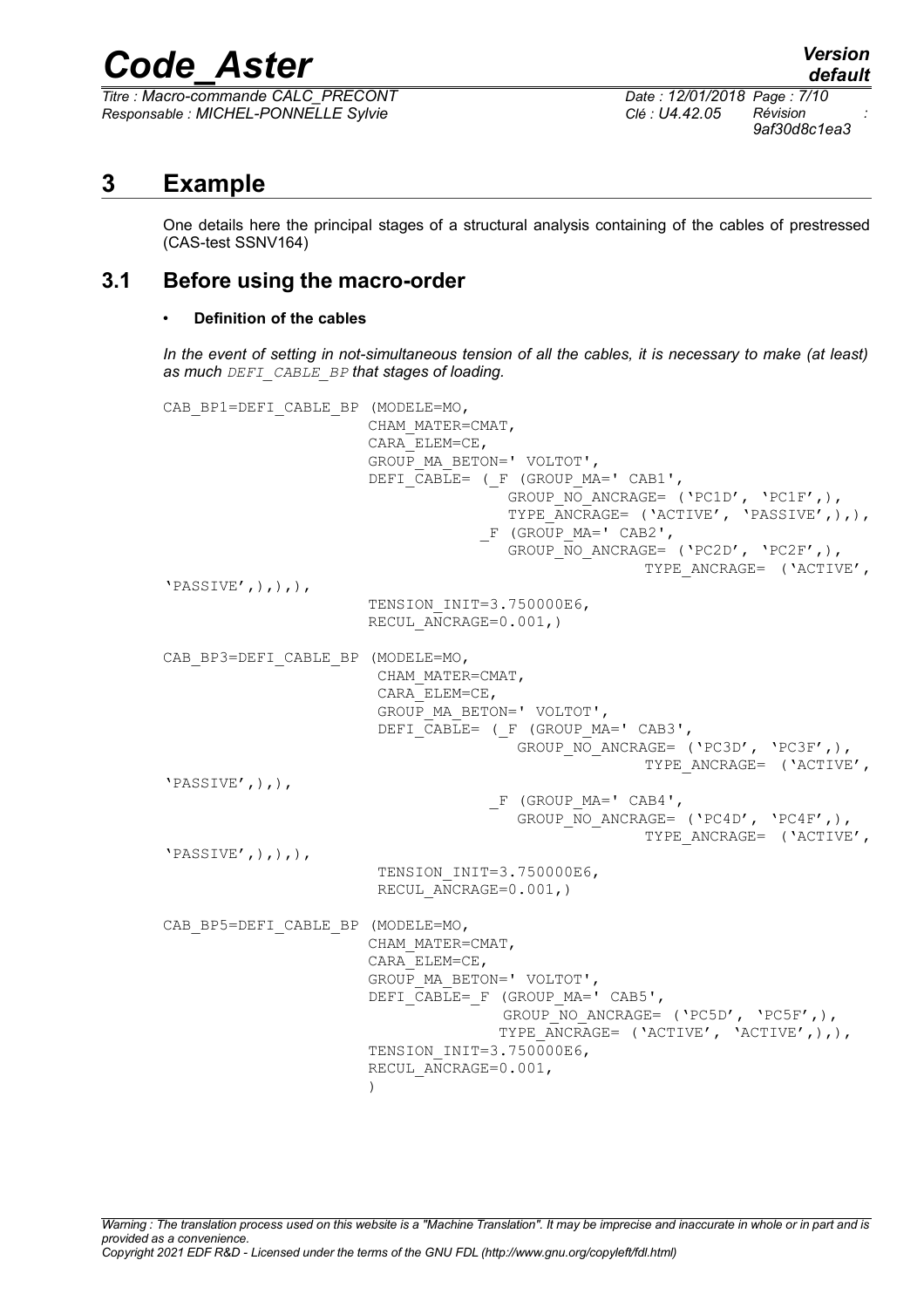*Titre : Macro-commande CALC\_PRECONT Date : 12/01/2018 Page : 8/10 Responsable : MICHEL-PONNELLE Sylvie Clé : U4.42.05 Révision :*

#### • **Definition of the loadings**

*It is necessary to distinguish:*

- *loadings related to the boundary conditions plus the possible instantaneous loadings,*
- *the loading related to the cables containing only the connections kinematics,*
- *posterior not-instantaneous loadings with the setting in tension of the cables.*

AIR CONDITIONING =AFFE CHAR MECA (MODELE=MO, DDL\_IMPO= ( F (GROUP NO=' PP',  $DX=0.0, 0, DY=0.0,$  ), F (GROUP NO=' PX',  $DY=0.0, )$ , F (GROUP NO=' PY',  $DX=0.0,)$ , F (GROUP NO=' SU3',  $DZ=0.0,)$ ,), PESANTEUR=  $(9.81, 0.0, 0.0, -1.0)$ CMCAB1=AFFE\_CHAR\_MECA (MODELE=MO, RELA CINE BP= F (CABLE BP=CAB BP1, SIGM BPEL='  $NON'$ , RELA CINE='  $OUT',),$ ) CMCAB3=AFFE\_CHAR\_MECA (MODELE=MO, RELA CINE BP= F (CABLE BP=CAB BP3, SIGM\_BPEL=' NON', RELA CINE=' OUI',),) CMCAB5=AFFE\_CHAR\_MECA (MODELE=MO, RELA CINE BP= F (CABLE BP=CAB BP5, SIGM  $BPEL=' NON'$ ,  $RELA$  CINE=' OUI',),) CHMECA =AFFE\_CHAR\_MECA (MODELE=MO, DDL\_IMPO=\_F (GROUP\_NO=' SU2',  $DZ=1.0,),$ 

#### • **Preliminary calculation before setting in tension of the cables (optional)**

It is a question here of taking into account the loadings which apply to the structure before the setting in tension of the cables. Not to take into account the rigidity of the cables, and not to introduce a loading on the cables, it is necessary to carry out calculation either on a model not containing the cables or in their affecting a law of behavior WITHOUT, which imposes that the constraint remains worthless in these elements.

```
RES1 = STAT_NON_LINE (MODELE=MO,
                       CHAM_MATER=CMAT,
                       CARA_ELEM=CE,
                      COMPORTEMENT= ( F (RELATION = 'ELAS', ),
                                   F (RELATION = 'WITHOUT',
                                       GROUP MA= ('CAB1', 'CAB3', 'CAB5'),),),
                      EXCIT = (F (LOAD = AIR CONDITIONING,)),\overline{F} (LOAD = CMCAB1),
                                  F (LOAD = CMCAB3),
                                  \overline{F} (LOAD = CMCAB5), ),
                        INCREMENT=_F (LIST_INST = LINST,
                                    INST FIN = 150.),)
```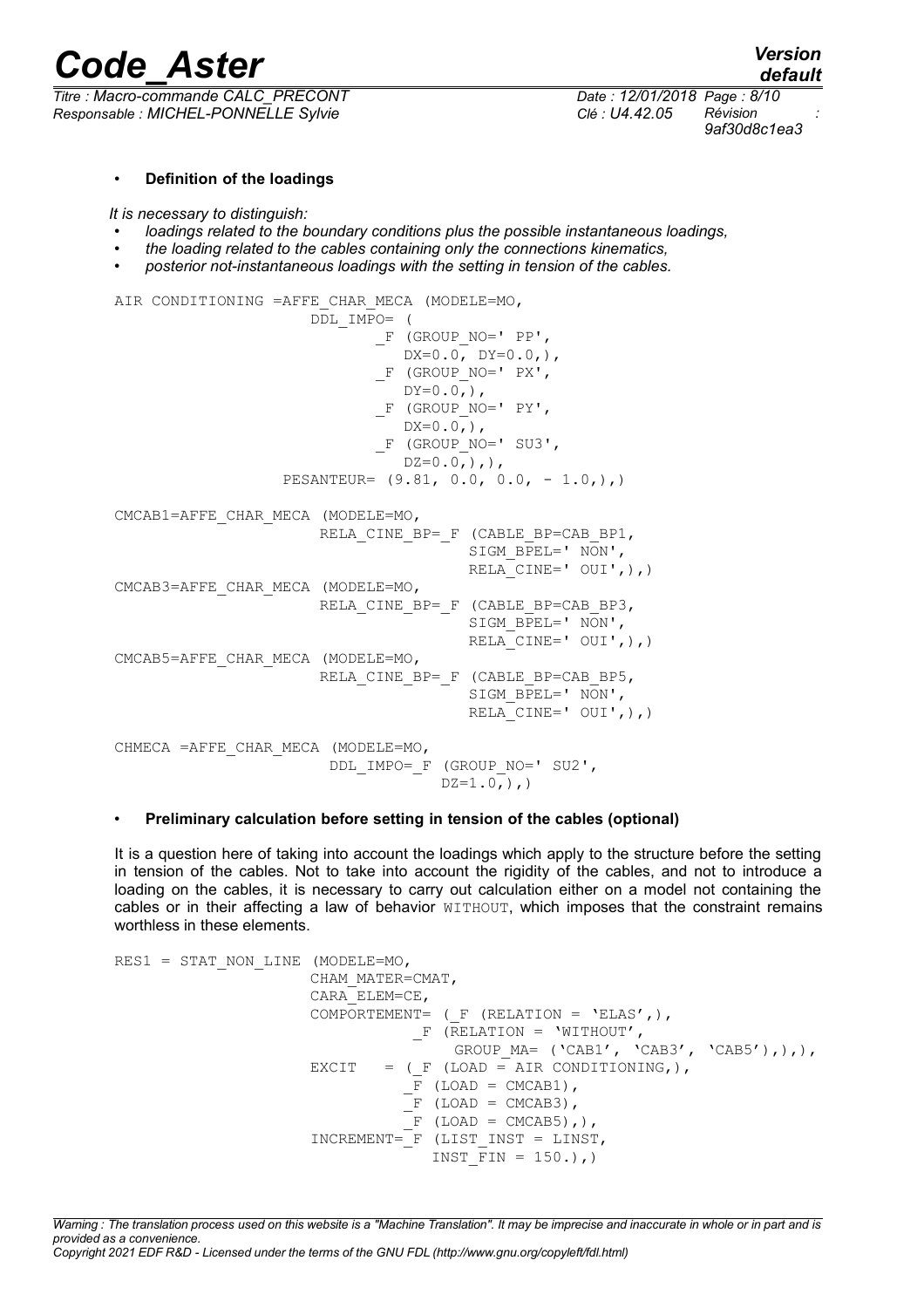*Titre : Macro-commande CALC\_PRECONT Date : 12/01/2018 Page : 9/10 Responsable : MICHEL-PONNELLE Sylvie Clé : U4.42.05 Révision :*

*9af30d8c1ea3*

#### **3.2 Use of the macro-order: setting in successive tension of the 5 cables**

*One appeals with the macro-order as many times as necessary.*

```
RES1 = CALC PRECONT (reuse=RES1,
                           ETAT_INIT=_F (EVOL_NOLI=RES1),
                           MODELE=MO,
                            CHAM_MATER=CMAT,
                            CARA_ELEM=CE,
                            COMPORTEMENT= (_F (RELATION = 'ELAS',),),
                           EXCIT = (F (LOAD = AIR CONDITIONING,)),CABLE BP = (CAB BP1,),
                           CABLE BP INACTIF = (CAB BP3, CAB BP5,),
                           INCRE\overline{M}\overline{T} = \underline{F} (LIST INST = LINST,
                                         INST FIN = 300.,
), )RES1 = CALC PRECONT (reuse=RES1,
                           ETAT_INIT=_F (EVOL_NOLI=RES1),
                            MODELE=MO,
                            CHAM_MATER=CMAT,
                            CARA_ELEM=CE,
                           COMPORTEMENT= ( F (RELATION = 'ELAS', ), ),EXCIT = (F (LOAD = AIR CONDITIONING,)),\overline{F} (LOAD = CMCAB1,),
                           CABLE BP = (CAB BP3,),
                           CABLE BP INACTIF = (CAB BP5,),
                           INCREMENT= F (LIST INST = LINST,
                                        INST FIN = 450.\left( \begin{array}{c} 1 \\ 1 \end{array} \right)RES1 = CALC PRECONT ( reuse=RES1,
                            ETAT_INIT= F (EVOL NOLI=RES1),
                             MODELE=MO,
                             CHAM_MATER=CMAT,
                             CARA_ELEM=CE,
                            COMPORTEMENT= ( F (RELATION = 'ELAS', ), ),EXCIT = (\overline{LOAD} = AIR CONDITIONING,),\overline{F} (LOAD = CMCAB1,),
                                       \overline{F} (LOAD = CMCAB3,),
                            CABLE BP = (CAB BP5,),
                            INCREMENT= F (LIST INST = LINST,INST FIN = 600.), )
```